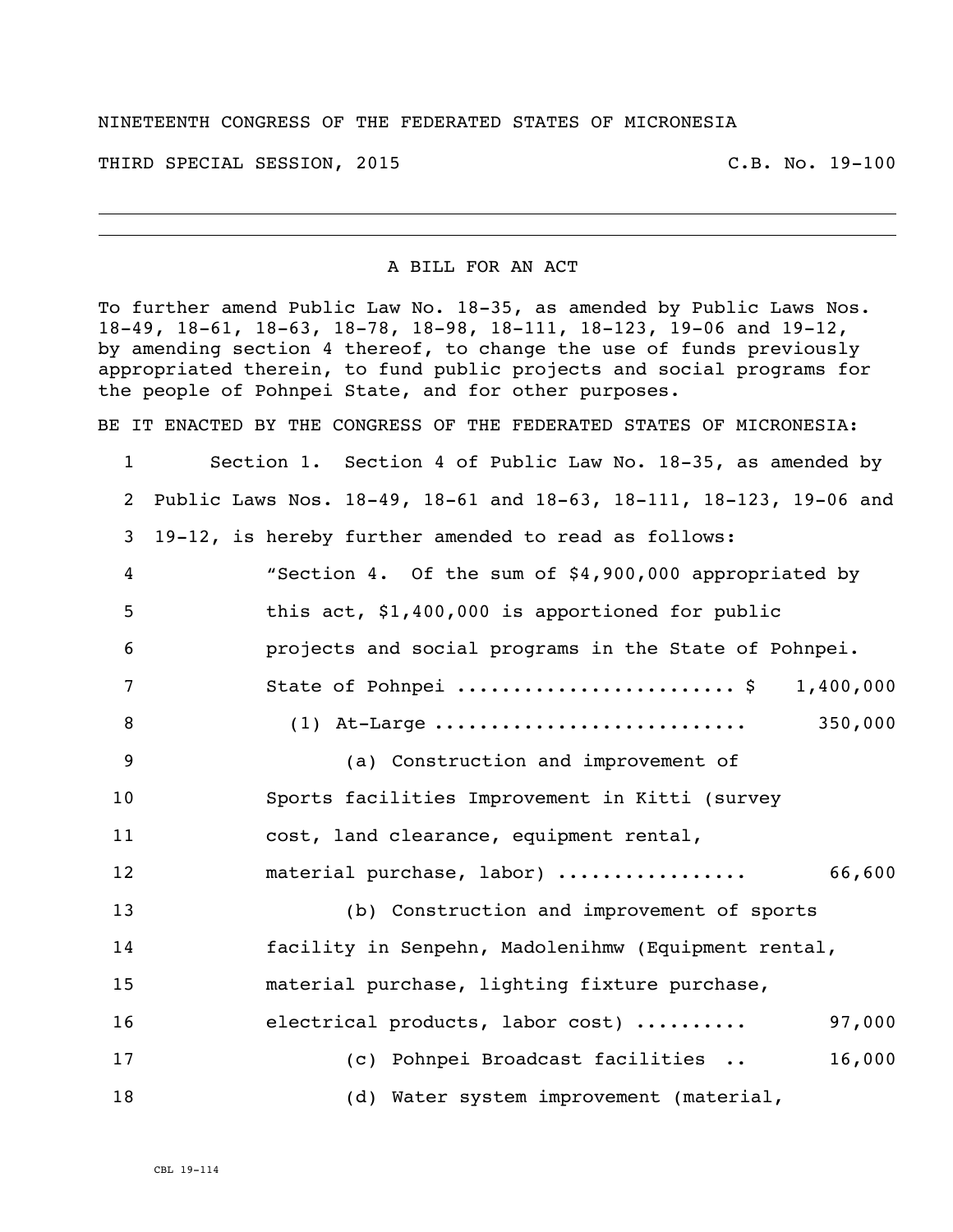C.B. No. 19-100

| $\mathbf{1}$ | equipment purchase, labor)  \$<br>42,000            |
|--------------|-----------------------------------------------------|
| 2            | (e) Community centers improvement                   |
| 3            | (Health and sanitary improvement, access road       |
| 4            | 50,000<br>improvement)                              |
| 5            | (f) Crop development project grants                 |
| 6            | (seedling purchase and cultivation, equipment,      |
| 7            | tools purchase, equipment rental & labor, produce   |
| 8            | processing equipment, travel of Cargo expert        |
| 9            | 20,000<br>to Pohnpei)                               |
| 10           | 50,000<br>(g) Street lights installation in Kolonia |
| 11           | 8,400<br>(h) Pacific STEP UP Program travel needs   |
| 12           | 350,000<br>Election District No 1.<br>(2)           |
| 13           | 200,000<br>Road improvement<br>(a)                  |
| 14           | 20,000<br>Transportation Needs<br>(b)               |
| 15           | School Needs<br>20,000<br>(c)                       |
| 16           | Solar lights<br>50,000<br>(d)                       |
| 17           | 10,000<br>(e) Storm Dolphin clean up project        |
| 18           | (f) RSP Center construction<br>5,954                |
| 19           | 15,000<br>(g) Tomwara loop road maintenance         |
| 20           | Nukuoro Constitutional Convention<br>5,000<br>(h)   |
| 21           | (i) Kapinga Water Catchment Project<br>24,046       |
| 22           | (3) Election District No. 2<br>350,000              |
| 23           | 50,000<br>(a) Salapuk school road paving            |
| 24           | (b) Wone school road paving<br>50,000               |
| 25           | 5,000<br>(c) Diadi (Madol) water system             |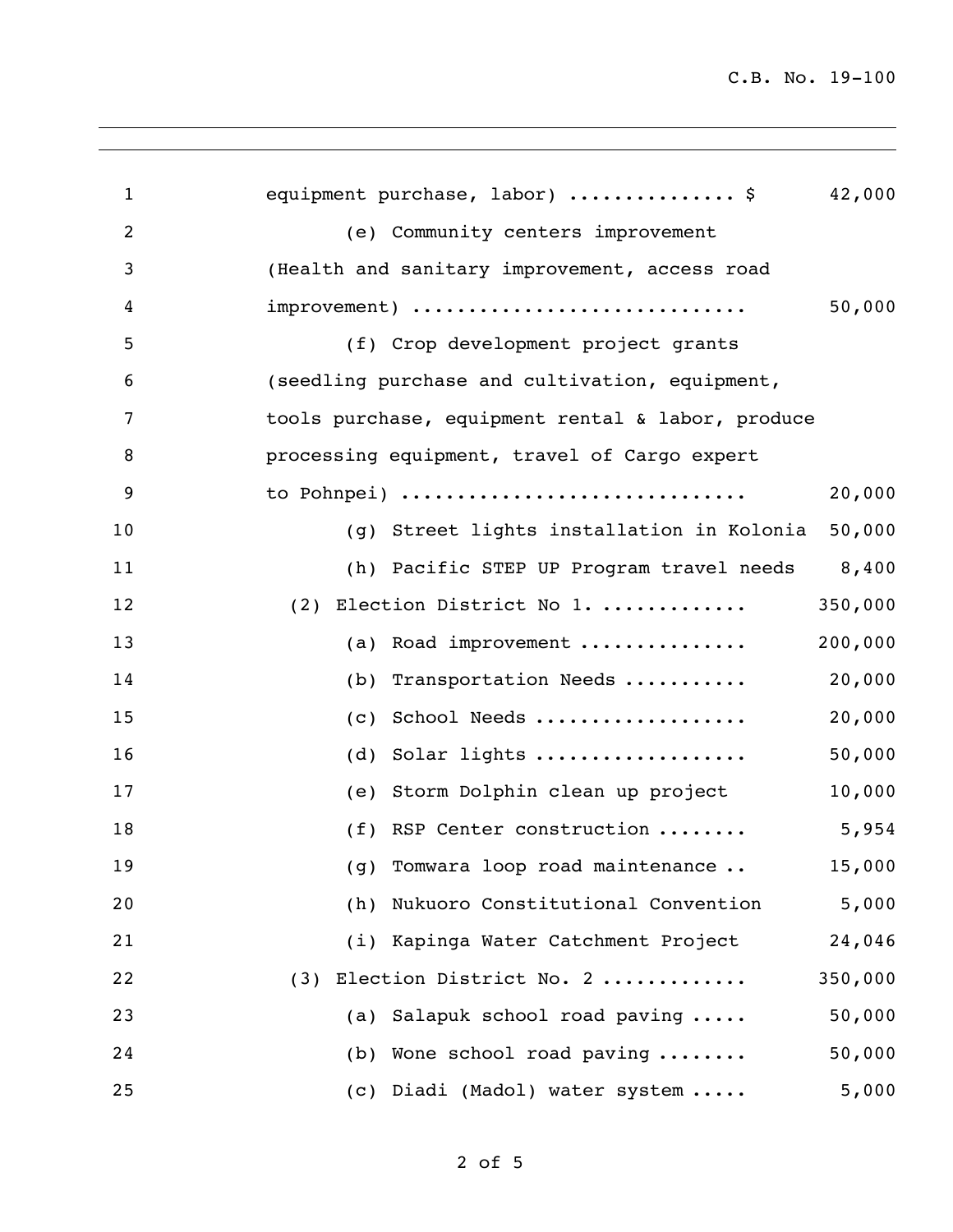| $\mathbf{1}$   | Diadi (Kitti) water system  \$<br>(d)  | 10,000 |
|----------------|----------------------------------------|--------|
| $\overline{c}$ | Nanpahalp (Madol) road paving<br>(e)   | 30,000 |
| 3              | Speaker's office, Isokohnedi,<br>(f)   |        |
| 4              | administrative support                 | 5,000  |
| 5              | Kitti track and field facility.<br>(q) | 25,000 |
| 6              | Water well drilling<br>(h)             | 5,000  |
| 7              | Sapwalapw road upgrade<br>(i)          | 15,000 |
| 8              | Enipen powe road upgrade<br>(j)        | 15,000 |
| 9              | Power line extension<br>(k)            | 10,000 |
| 10             | Mwoakot (Kitti) road upgrade<br>(1)    | 15,000 |
| 11             | Metipw/Dolapwal road upgrade<br>(m)    | 10,000 |
| 12             | Dioan road upgrade<br>(n)              | 15,000 |
| 13             | Youth and sports<br>(0)                | 7,500  |
| 14             | Sports equipment<br>(p)                | 7,500  |
| 15             | Agriculture fair<br>(q)                | 5,000  |
| 16             | Students financial assistance<br>(r)   | 10,000 |
| 17             | Patients referral assistance<br>(s)    | 5,000  |
| 18             | Purchase of coral material<br>(t)      | 7,500  |
| 19             | (u) Purchase of PVC pipes and fittings | 7,500  |
| 20             | (v) Administrative support services    |        |
| 21             | (Election District No. 2)              | 5,000  |
| 22             | Nanmangil road construction<br>(w)     | 20,000 |
| 23             | $(x)$ Kepine water system upgrade      | 10,000 |
| 24             | (y) Luhkenmoanlap's office, Kitti      |        |
| 25             | municipal government                   | 5,000  |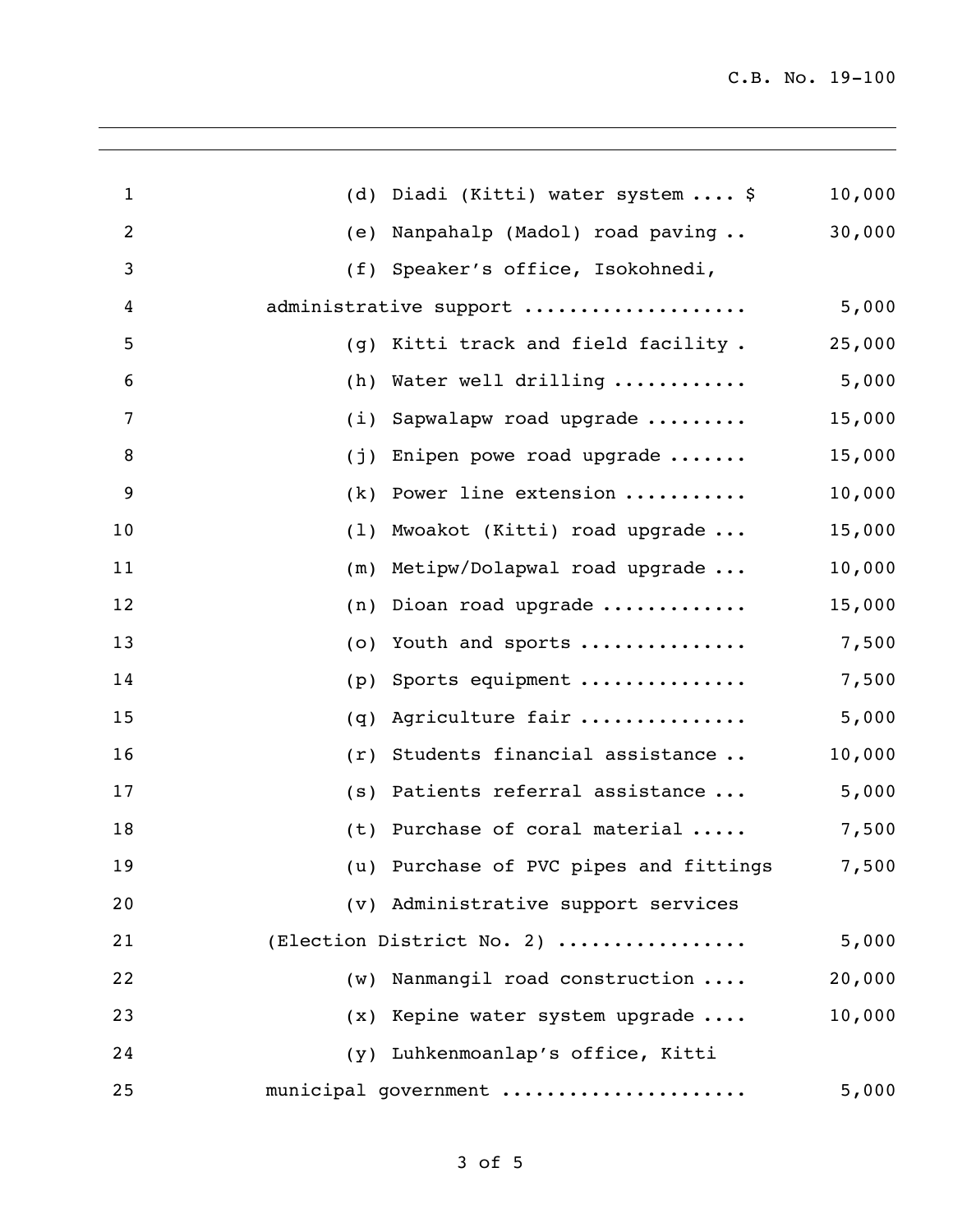| $\mathbf{1}$   | 350,000<br>$(4)$ Election District No. 3  \$            |
|----------------|---------------------------------------------------------|
| $\overline{c}$ | (a) [Youth sports facilities                            |
| 3              | renovation, sports activities                           |
| 4              | and equipment/supplies] Road improvement[30,000] 73,750 |
| 5              | 10,000<br>School supplies<br>(b)                        |
| 6              | 10,000<br>Student support fund<br>(c)                   |
| 7              | Medical referral support<br>15,000<br>(d)               |
| 8              | 25,000<br>Nan-U pier repairs/improvement.<br>(e)        |
| 9              | 5,000<br>Senior citizen support<br>(f)                  |
| 10             | Road cleanup project/equipment[45,000]<br>1,250<br>(g)  |
| 11             | (h)<br>[Road speed pumps/signs] El Nino                 |
| 12             | mitigation<br>35,000                                    |
| 13             | 25,000<br>Mwoakilloa Municipal Gov't subsidy<br>(i)     |
| 14             | Pingelap Lumber Project<br>$-0-$<br>(j)                 |
| 15             | 20,000<br>Pingelap Coconut Project<br>(k)               |
| 16             | 3,000<br>Pingelap satellite fee<br>(1)                  |
| 17             | 25,000<br>ED#3 Community Water Projects<br>(m)          |
| 18             | (n) Renewal energy/solar equipment                      |
| 19             | supplies for remote communities<br>20,000               |
| 20             | (o) Pohnpei Business                                    |
| 21             | Association subsidy<br>10,000                           |
| 22             | ED#3 office subsidy<br>30,000<br>(p)                    |
| 23             | ED#3 office work truck<br>13,000<br>(q)                 |
| 24             | (r) U Municipal Gov't work truck<br>13,000              |
| 25             | (s) U Municipal Gov't executive subsidy<br>3,000        |